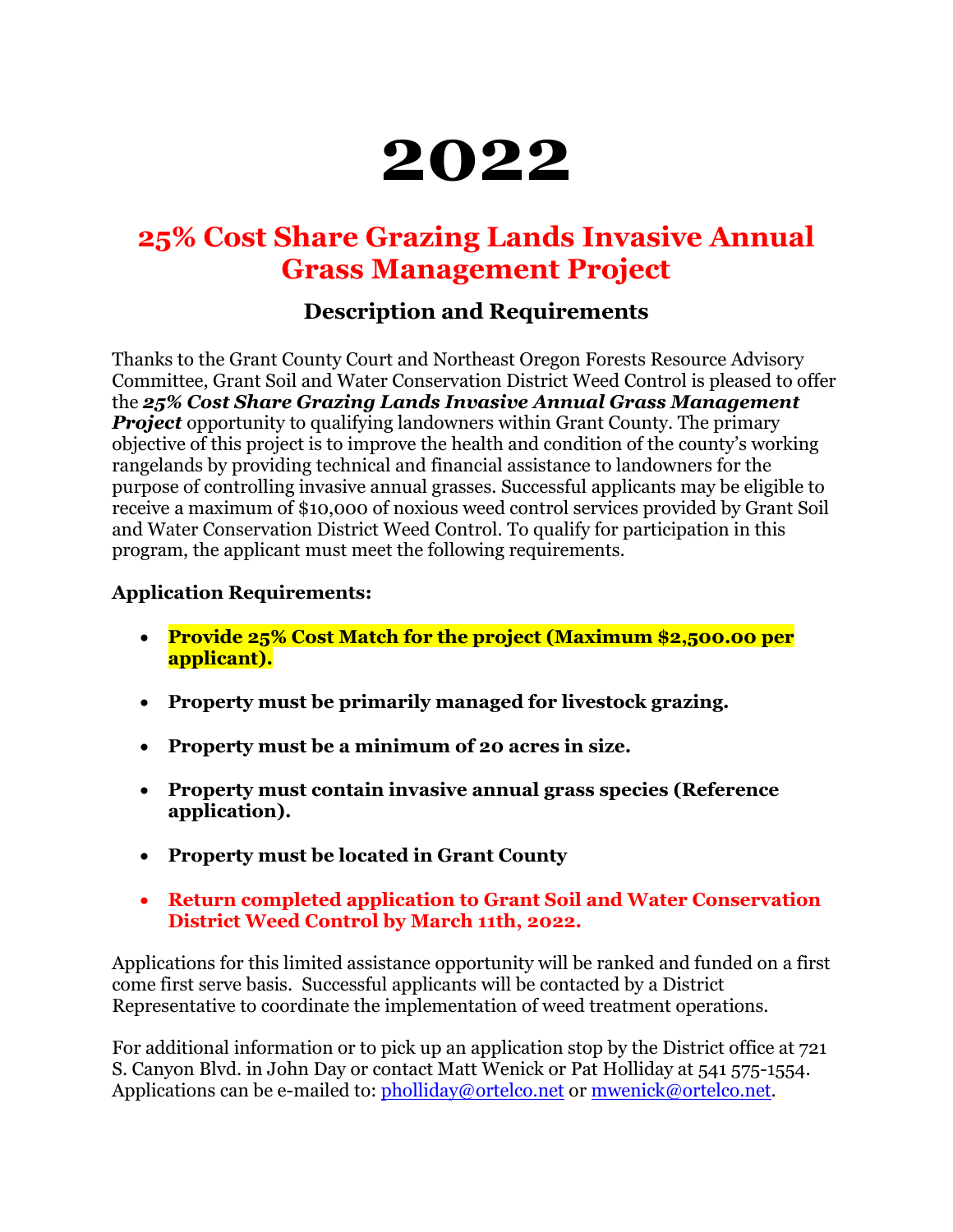## **25% Cost-Share Grazing Lands Invasive Annual Grass Management**

## **Project Application**

| Landowner Name:<br><u>Landowner Name:</u>                                    |                                     |                                                                                                                               |
|------------------------------------------------------------------------------|-------------------------------------|-------------------------------------------------------------------------------------------------------------------------------|
|                                                                              |                                     | Please mark all applicable invasive annual grass species present on your property<br>and the estimated size of the weed area. |
| <b>Invasive Annual Grass Weed Species:</b>                                   | <b>Estimated Size of Weed Area:</b> |                                                                                                                               |
| 1. ____ Medusahead Rye                                                       | acres                               |                                                                                                                               |
| 2. Ventenata                                                                 | acres                               |                                                                                                                               |
| 3. Cheatgrass                                                                | acres                               |                                                                                                                               |
| 4. <b>Jointed Goatgrass</b>                                                  | example acres                       |                                                                                                                               |
| <b>Treatment Site Location:</b>                                              |                                     |                                                                                                                               |
| Travel Directions From John Day: 1988. [19] Travel Directions From John Day: |                                     |                                                                                                                               |
|                                                                              |                                     |                                                                                                                               |
| <b>Brief description of the proposed treatment site:</b>                     |                                     |                                                                                                                               |
|                                                                              |                                     |                                                                                                                               |
|                                                                              |                                     |                                                                                                                               |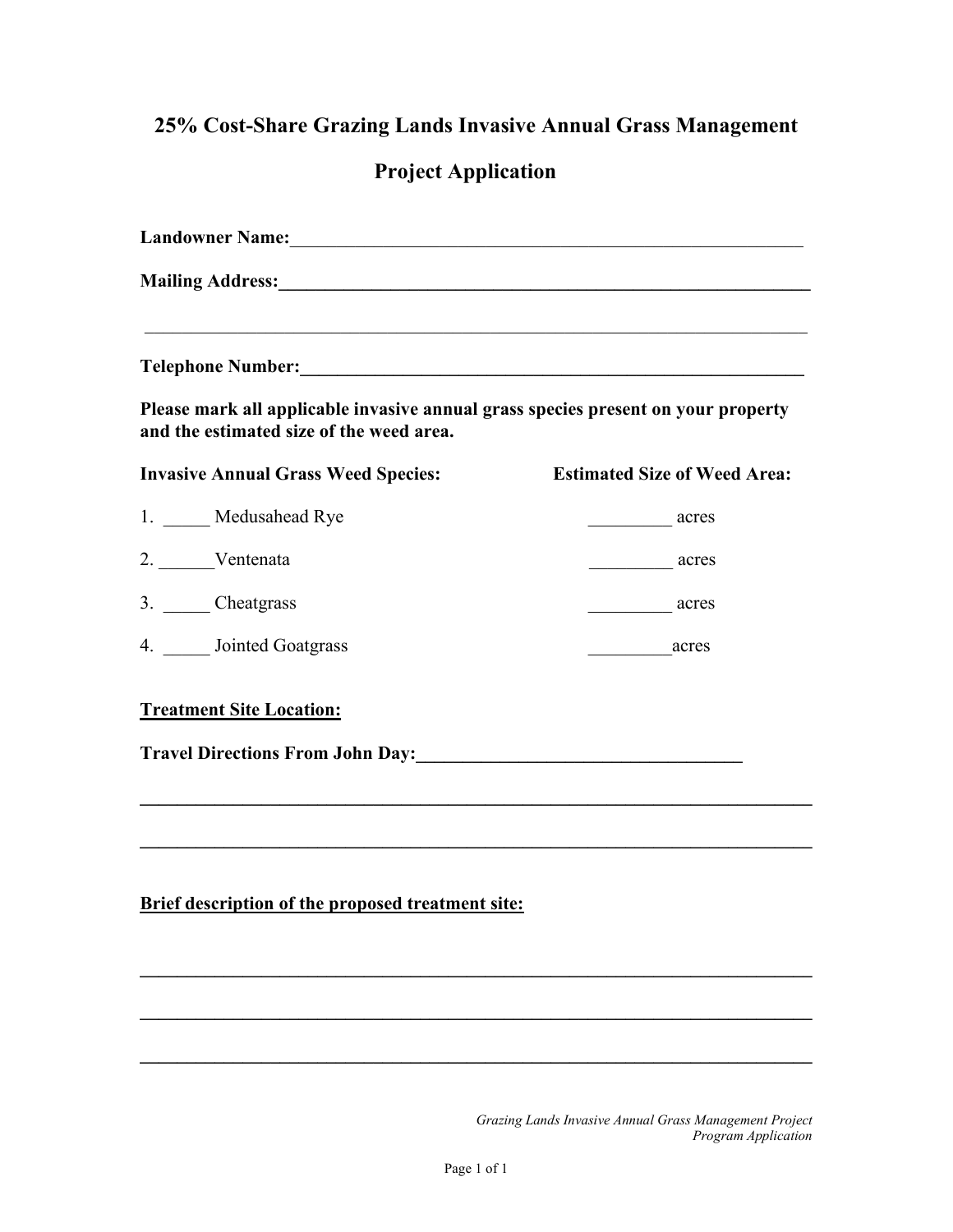#### **COOPERATIVE AGREEMENT between GRANT SOIL AND WATER CONSERVATION DISTRICT and**

**\_\_\_\_\_\_\_\_\_\_\_\_\_\_\_\_\_\_\_\_\_\_\_\_\_\_\_\_\_\_\_\_\_\_\_\_\_\_\_\_\_\_\_\_\_\_\_\_\_\_\_\_\_**

This agreement is entered into between the Grant Soil and Water Conservation District (hereinafter called District) and \_\_\_\_\_\_\_\_\_\_\_\_\_\_\_\_\_\_\_\_\_\_\_\_\_\_\_\_\_ (hereinafter called Cooperator) for the purpose of locating and controlling annual invasive grasses (hereinafter called the Project). Project goals are to reduce annual invasive grass populations within Grant County working rangelands for the benefits of increasing forage production, reducing erosion, improving wildlife and riparian habitat, and enhancement of overall watershed health.

Project location is: T- R- Section(s), private property in Grant County, Oregon.

#### **A. The District will:**

- 1. Coordinate the Project with participating agencies and landowners.
- 2. Provide Project administrative support.
- 3. Provide Project technical assistance to the Cooperator.
- 4. Provide an amount of not to exceed **\$10,000.00** of invasive annual grass survey and herbicide application services in 2022. Funding is made available through Federal Financial Assistance Grant No. 17-PA-11060400-007, *Grazing Lands Noxious Weed Management Phase V Project*. Herbicide applications will be conducted in accordance with the Project design and specifications mutually agreed upon with the Cooperator and in conformance with applicable regulations and biological criteria.
- 5. Monitor the project through December 31, 2024. The monitoring program may include, but will not necessarily be limited to; assessing the efficiency and effectiveness of the Project, establishing photo points at representative sites and photographing these areas before the Project begins and after completion. Monitoring in no way implies wholesale access to the Cooperator's property for purposes not directly related to, or influenced by, this watershed restoration project.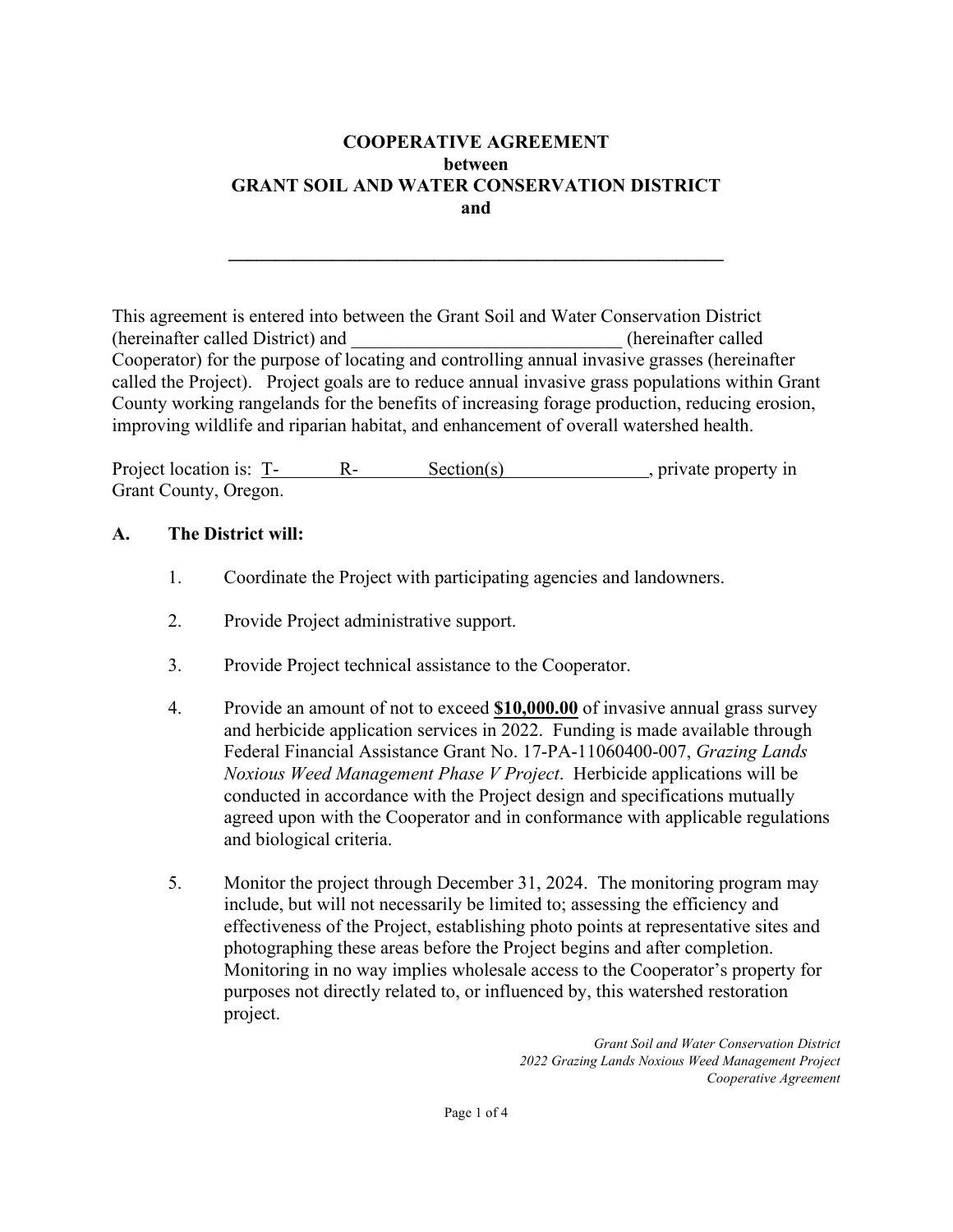#### **B. The Cooperator will:**

- 1. Review and comment on proposed treatment options and mutually approve final Project design and authorize implementation by signing this agreement.
- 2. Assist the District in locating invasive annual grass infestations in support of Project implementation.
- 3. Assist District in assessing effectiveness of the Project from the land manager perspective and provide information on changes in productivity attributable to the Project.
- 4. Acknowledge that the information relating to the Project is a matter of public record.
- 5. Grant access to District personnel or their assigns to implement and monitor Project through December 31, 2024.
- 6. Save and hold harmless the District and its respective officer, agents, employees and members from all claims, suits, or actions of whatsoever nature resulting from, or arising out of, this Cooperative Agreement.
- 7. Provide 25% Cost Match for the project (Up to a Maximum of \$2,500.00)

#### **C. It is Mutually Agreed:**

- 1. That District will provide reasonable notice and Cooperator will permit access for designated personnel to perform activities in support of Project implementation, including but not limited to; pre-project monitoring, invasive annual grass survey, herbicide applications, and post-project monitoring.
- 2. That due to variable funding, weather, and workload conditions, the District does not imply or guarantee that invasive annual grass control services authorized by this Cooperative Agreement will be provided to the Cooperator.
- 3. That the level of invasive annual grasses controlled though the actions authorized by this Cooperative Agreement are not warranted by the District.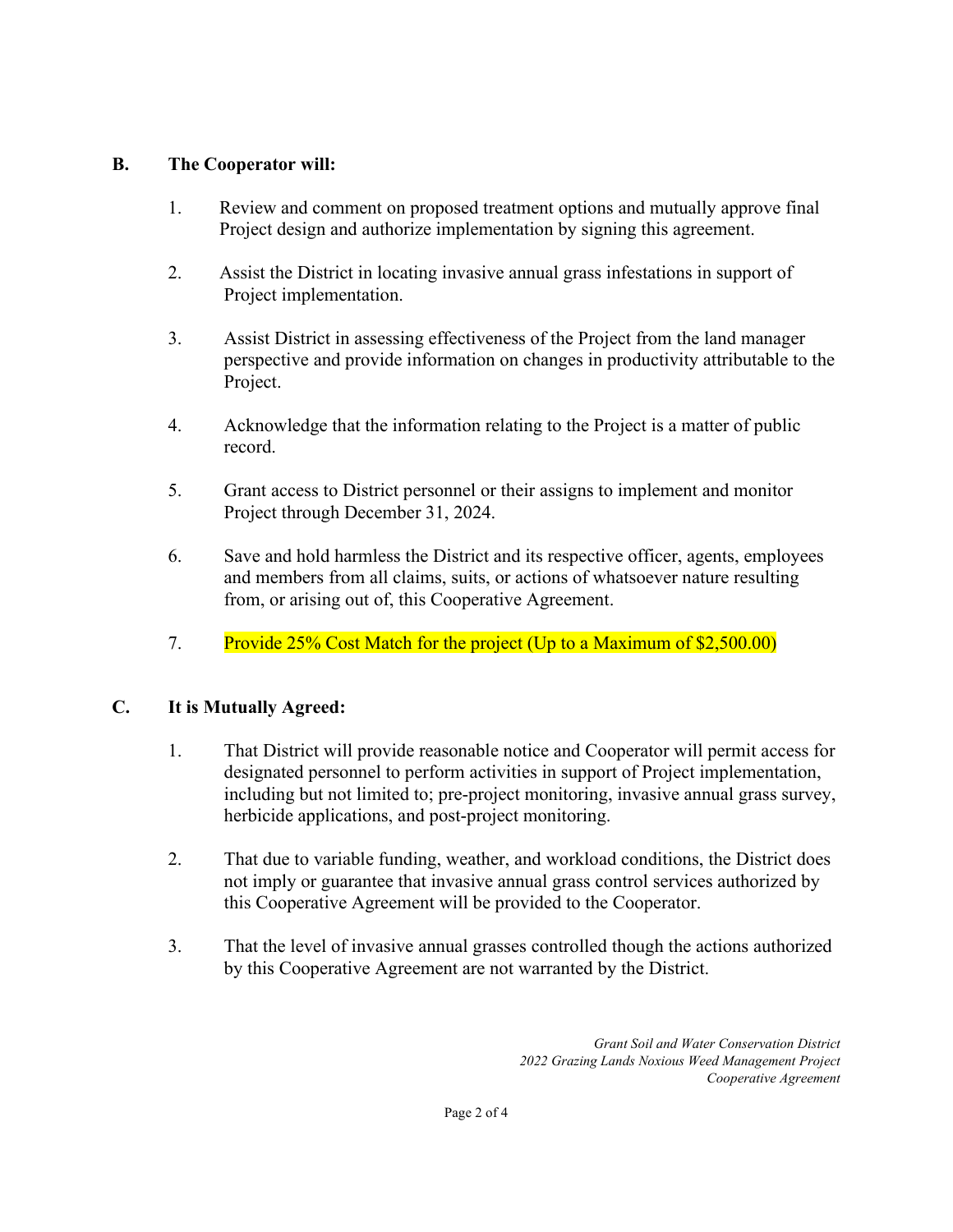#### **D. Termination of Agreement**

- 1. The Cooperator may terminate this agreement at any time upon thirty (30) days prior written notice to the District, provided that upon any such termination of the agreement the Cooperator must, within thirty (30) days of such termination, reimburse the District for all funds disbursed to the Project under this agreement.
- 2. The District may terminate this agreement:
	- A. Immediately upon written notice to Cooperator if District fails to receive funding or other expenditure authority at levels sufficient to allow the District, to meet its payment obligations under this agreement.
	- B. Immediately upon written notice to Cooperator if Federal or State laws, rules, regulations, or guidelines are modified, changed or interpreted in such a way that this agreement is no longer eligible for the funds or the District no longer has the authority to provide the funds to the Project.
	- C. At any time upon thirty (30) days prior written notice to Cooperator if Cooperator fails to perform any provision of this agreement. The Cooperator must, within thirty (30) days of termination of the agreement pursuant to this subsection, reimburse District for all funds disbursed to the Project under this agreement.

Contact people for the project will be:

| Cooperator Name: |  |
|------------------|--|
| Address:         |  |
|                  |  |
|                  |  |
| Phone Number:    |  |
| _____<br>___     |  |

Matt Wenick, Weed Control Coordinator Grant SWCD Weed Control 721 S. Canyon Boulevard John Day, OR 97845